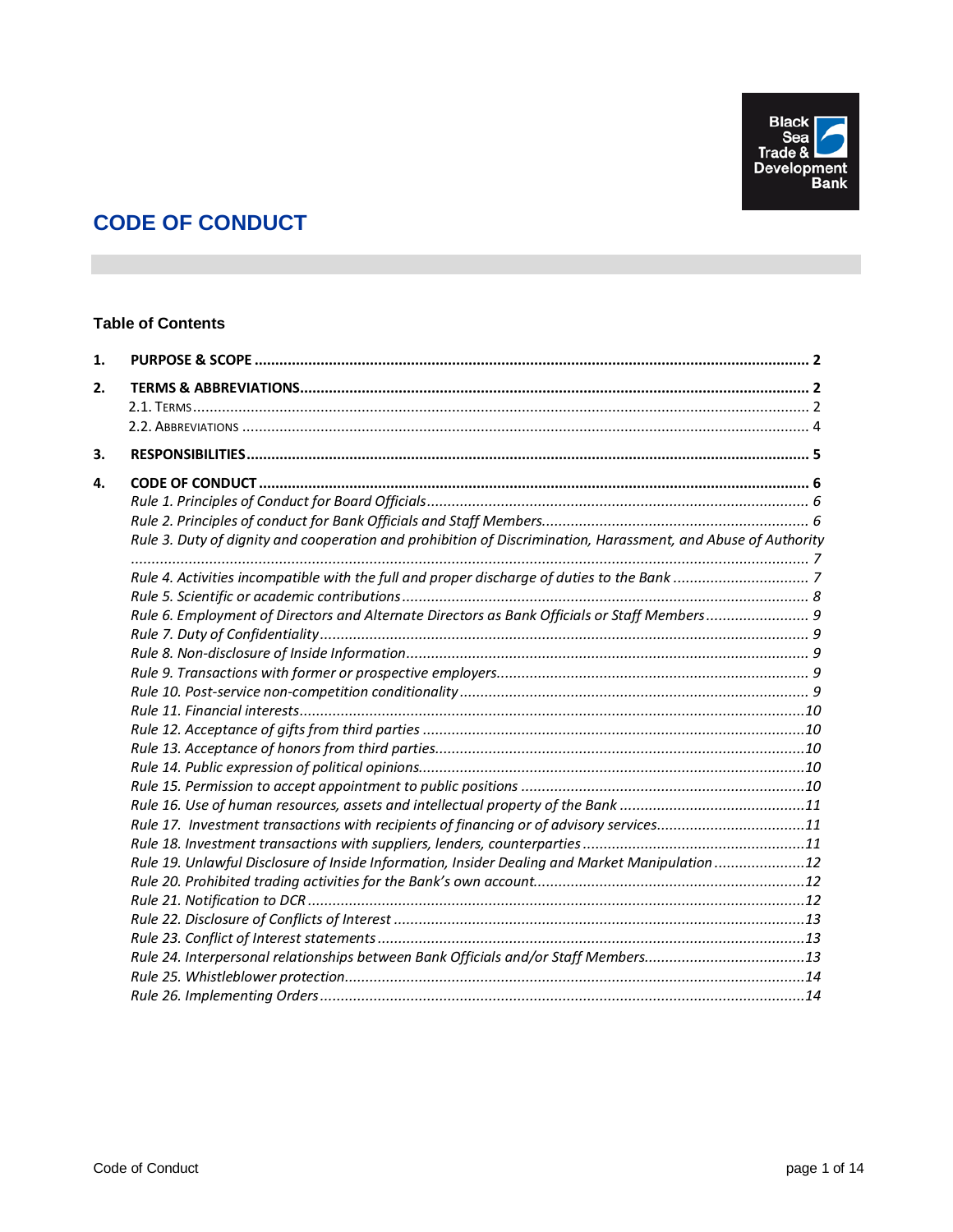# <span id="page-1-0"></span>**1. Purpose & Scope**

This document constitutes the Code of Conduct ("Code") of the Black Sea Trade and Development Bank (the "Bank").

This Code of Conduct is applicable to the following categories of persons connected with the Bank, as more specifically prescribed in the individual provisions herein:

- a) Directors, Alternate Directors, Temporary Alternate Directors in their capacity as members of the Board of Directors ("Board Officials");
- b) The President, the Vice Presidents and the Secretary General ("Bank Officials");
- c) Officers and staff of the Bank ("Staff Members");
- d) Interns, as set out in their contracts, and
- e) Experts and consultants or any other individual engaged at any given period by the Bank, to the extent set out in their Terms of Reference or contracts, as the case may be.

All these categories of individuals shall fully comply with the provisions and practises enshrined in the present Code of Conduct in their everyday activities with the Bank.

# <span id="page-1-1"></span>**2. Terms & Abbreviations**

# <span id="page-1-2"></span>**2.1. Terms**

For the purposes of this Code of Conduct, the following terms are used in this Policy as respectively defined below:

• **"Abuse of Authority"** is the improper use of a position of influence, power, or authority against another person. This is particularly serious when a person uses, or threatens to use, his/her influence, power, or authority to improperly influence the career or employment conditions of another, including, but not limited to, appointment, assignment, contract renewal, performance evaluation or promotion. Abuse of Authority may also include conduct that creates a hostile or offensive work environment, and such conduct can include (but is not limited to) the use of intimidation, threats, blackmail or coercion.

• **"Arm's Length Basis"** is used when transactions are valued as if they had been carried out between unrelated parties, each party acting in his own best interest.

• **"Close Associates of a Politically Exposed Person (PEP)"** include: (a) any natural person who is known to have joint beneficial ownership of legal entities or legal arrangements, or any other close business relations, with the individual holding important public position, (b) any natural person who has sole beneficial ownership of a legal entity or legal arrangement which is known to have been set up for the benefit de facto of the individual holding important public position.

• **"Conflict of Interests"** arises where Private or Personal Interests may influence or appear to influence the impartial and objective performance of official duties.

• **"De Minimis Interest"** means that which constitutes (1) less than one percent of the total of any class of outstanding securities of an entity; and (2) an investment representing such a percentage of the Bank Personnel's assets that it could not reasonably be seen as influential to his/her decision-making, or as a source of a Conflict of Interest.

• "**Discrimination**" is any unfair treatment or arbitrary distinction based on a person's race, sex, religion, nationality, ethnic origin, sexual orientation, disability, age, language, social origin or other status. Discrimination may be an isolated event affecting one person or a group of persons similarly situated or may manifest itself through Harassment or Abuse of Authority.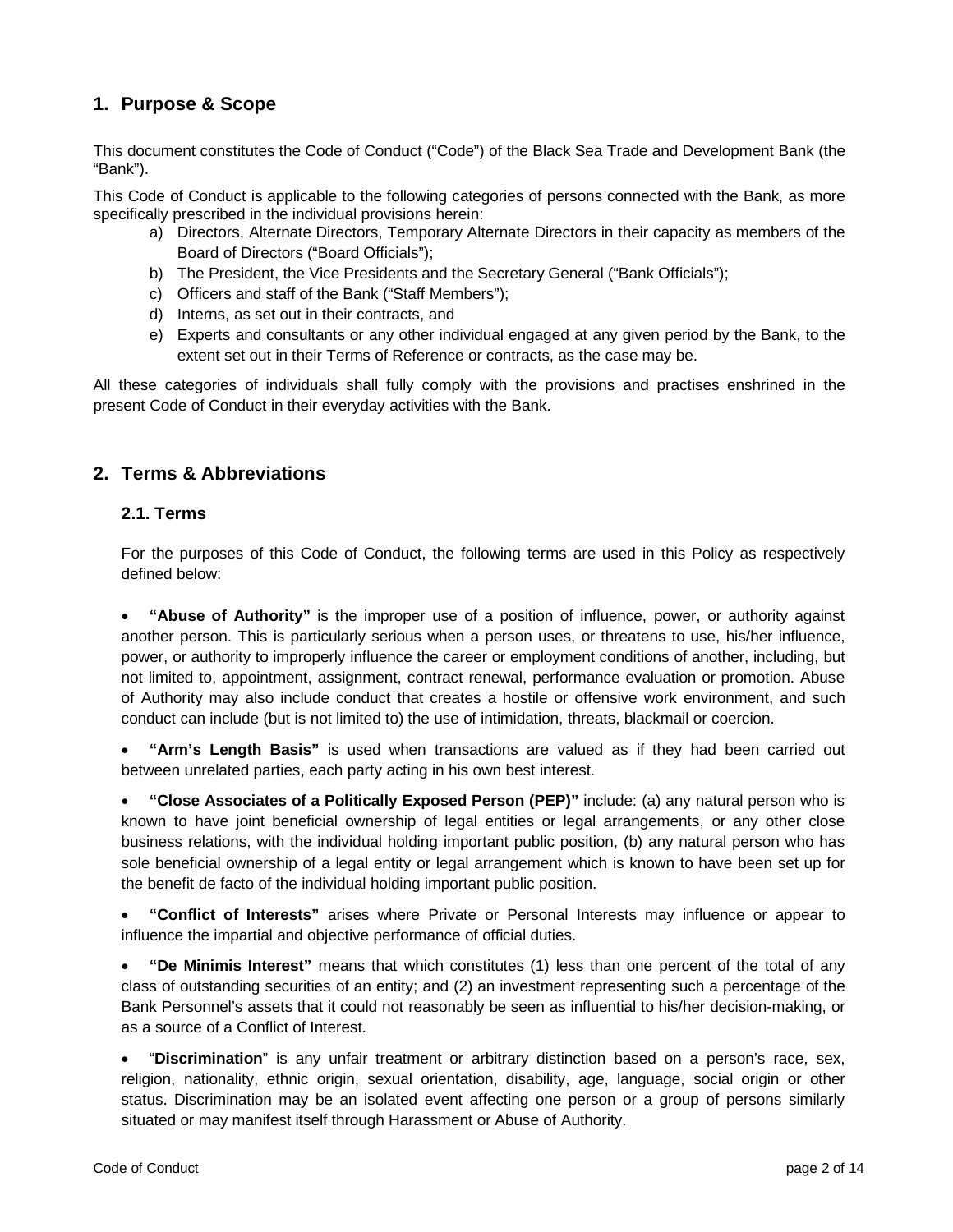• **"Family"** means spouse/ legally recognized partner, father, mother, step-mother/father, sister, brother, step-sister/brother, son, daughter, step-children, aunts/ in-law, uncles/ in-law, nieces/ in-law, nephews/ in-law, first cousins, parents in-law, sister/brother in-law or daughter/son in-law, grandmother/father/son/daughter.

• **"Harassment**" is any improper and unwelcome conduct that has or might reasonably be expected or be perceived to cause offence or humiliation to another person. Harassment may take the form of words, gestures or actions which tend to abuse, demean, intimidate, belittle, humiliate or embarrass another person or which create an intimidating, hostile or offensive work environment. It includes Harassment based on any grounds, such as race, religion, color, creed, ethnic origin, physical attributes, gender or sexual orientation. Harassment normally involves a series of incidents.

• "**Immediate Family Members of a Politically Exposed Person (PEP)**" include (a) the spouse; (b) any person considered as equivalent to the spouse; (c) the children and their spouses or persons considered as equivalent to the spouse; (d) the parents.

• **"Impartiality"** means not making any Discrimination among employees or customers and avoiding any prejudiced behavior; it implies tolerance and restraint.

• **"Insider Dealing"** arises in the cases stipulated in the Bank's Policy on the Prevention of Market Abuse, as it may be amended from time to time.

• **"Inside Information** has the meaning ascribed to it in the Bank's Policy on the Prevention of Market Abuse, as it may be amended from time to time.

- "**Insider**" is any natural person, whether internal or external to the Bank, who receives or originates Inside Information in the course of his/her working activities; the legal person of the Bank may also constitute an Insider with regard to the Inside Information of third parties.
- **"Integrity"** embraces all aspects of an International Civil Servant's behaviour, including such qualities as honesty, truthfulness, Impartiality and incorruptibility.

• **"International Civil Servant"** refers to an individual who works for a public international organization and who is expected to (1) perform his/her work in compliance with any and all institutional documents and treaties relevant to his/her organization with honesty, Integrity, Impartiality, Loyalty and independence from any government or other authority external to the employer and from any Undue Influence and considerations, and (2) avoid placing himself or herself in a position of Conflict of Interests.

• "**Loyalty**" implies not only the fulfillment of entrusted tasks and compliance with instructions through the applicable reporting lines, but also assistance, advice, openness and transparency among colleagues.

• "**Market Manipulation**" has the meaning ascribed to it in the Bank's Policy on the Prevention of Market Abuse, as it may be amended from time to time.

• "**Misconduct"** constitutes "Unsatisfactory Conduct", which is particularly serious and may warrant the staff member's dismissal. Misconduct does not require malice or guilty purpose. Internal Fraud and Corruption constitute Misconduct.

• **"Politically Exposed Persons" ("PEPs")** are individuals who are or have been entrusted with prominent public functions and include the categories stipulated in the Bank's Know Your Customer Procedures.

• **"Private or Personal Ιnterests"** shall mean any potential advantage for oneself, his/her Family, other relatives or circle of friends and acquaintances.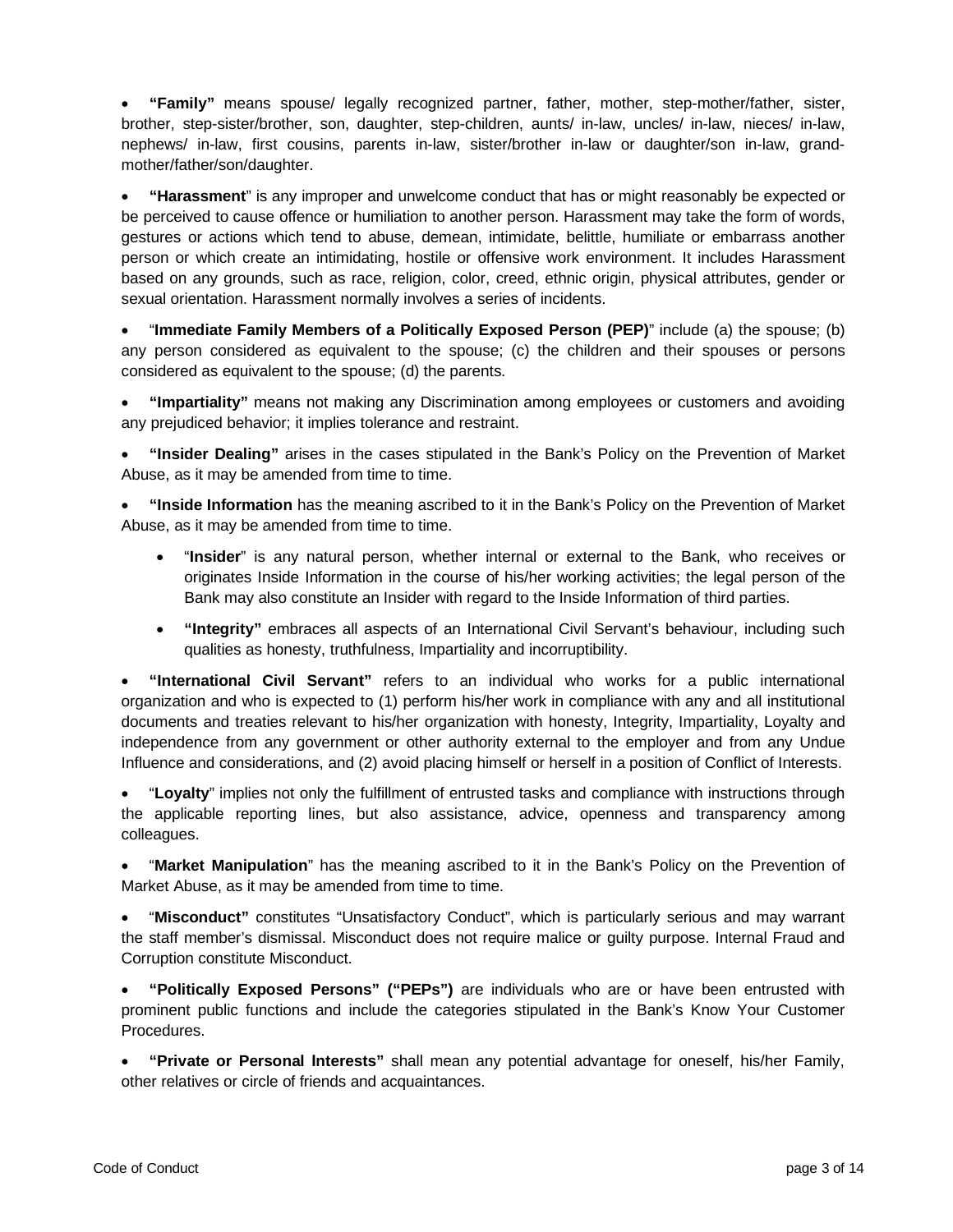• **"Prohibited Practices"** shall mean any 'Fraudulent Practice', 'Coercive Practice', 'Collusive Practice', 'Obstructive Practice' and/or 'Corrupt Practice', as each is defined and outlined in the Bank's Policy Policy on Anti-Fraud, Corruption, Money Laundering and Terrorism Financing, and Domiciliation of BSTDB Counterparties, as may be amended from time to time.

• **"Sexual Harassment"** is any unwelcome sexual advance, request for sexual favor, verbal or physical conduct or gesture of a sexual nature, or any other behavior of a sexual nature that might reasonably be expected or be perceived to cause offence or humiliation to another, when such conduct interferes with work, is made a condition of employment or creates an intimidating, hostile, or offensive work environment. While typically involving a pattern of behavior, it can take the form of a single incident. Sexual Harassment may occur between persons of the opposite or same sex. Both males and females can be either victims or offenders.

• **"Undue Influence"**: the use of one's position or authority to direct or cause the subjects of this Code to act inconsistently with applicable rules of the Bank.

• **"Unlawful Disclosure of Inside Information"** arises in the cases stipulated in the Bank's Policy on the Prevention of Market Abuse, as it may be amended from time to time.

• "**Unsatisfactory Conduct"** means an intentional or negligent failure to observe the rules of conduct or standards of behavior set by this Code, or, as far as staff members are concerned or other applicable persons, by the contracts of employment and any applicable rules of the Bank, or to observe the standards expected of an International Civil Servant. Unsatisfactory Conduct does not require malice or guilty purpose.

• "**Whistleblower**" means a person who discloses in good faith reasonable suspicions or evidence of occurrence of illegal, unethical or questionable practices.

# <span id="page-3-0"></span>**2.2. Abbreviations**

The following abbreviations are used in this Policy:

| <b>Abbreviation</b> | <b>Full Wording of Abbreviation</b>               |
|---------------------|---------------------------------------------------|
| <b>DCR</b>          | Compliance and Operational Risk Management Office |
| <b>PEP</b>          | <b>Politically Exposed Person</b>                 |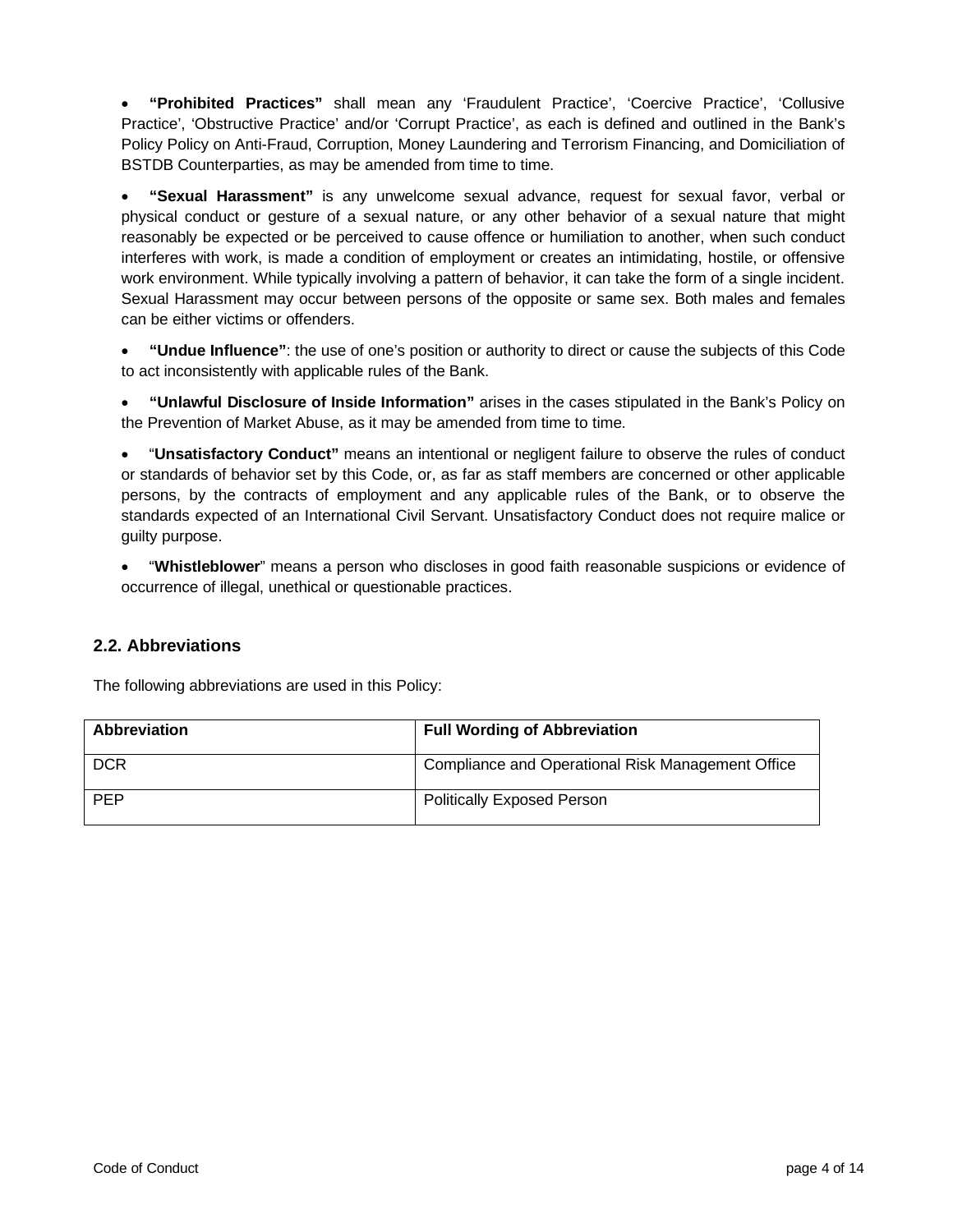# <span id="page-4-0"></span>**3. Responsibilities**

The following Business Units and Positions are responsible for the corresponding tasks:

# **DCR:**

- is consulted with, in the event of doubt about issues related to the present Code of Conduct and in particular about the existence of Conflicts of Ιnterest;
- collects the periodic confidential statements relating to Conflicts of Ιnterest, which are signed by Bank Officials and Staff Members upon acceptance of their appointment and by each June 30 thereafter.
- gives instructions on issues of financial or business interest that might reasonably reflect unfavorably on or cause embarrassment to the Bank or be in actual or apparent conflict with the Bank Official's or Staff Member's duties or be affected by a matter with which the Bank Official or Staff Member is dealing.

## The **President**:

- in consultation with the **Head of DCR** and the **General Counsel** and with: (i) the **Board of Directors** on matters involving the Vice Presidents and the Secretary General, (ii) the **Chairman of the Board of Governors** on matters involving him/her (the President), may adopt orders implementing and clarifying the provisions of this Code and establishing procedures for its application.
- gives instructions on issues of financial or business interest that might reasonably reflect unfavorably on or cause embarrassment to the Bank or be in actual or apparent conflict with the Head of DCR duties or be affected by a matter with which the Head of DCR is dealing.

 The **Chairman of the Audit Committee** gives instructions on issues of financial or business interest that might reasonably reflect unfavorably on or cause embarrassment to the Bank or be in actual or apparent conflict with the Board Official's duties or be affected by a matter with which the Board Official is dealing.

 **The Chairman of the Board of Governors** gives instructions on issues of financial or business interest that might reasonably reflect unfavorably on or cause embarrassment to the Bank or be in actual or apparent conflict with the President's or the Chairperson of the Audit Committee duties or be affected by a matter with which the President or the Chairperson of the Audit Committee is dealing.

# The **Board of Governors** for the President;

the **Board of Directors** for the Vice Presidents and the Secretary General; and the **President** for all Staff Members

grant specific prior authorization to accept honors from third parties and to perform remunerated selfemployment or remunerated employment or remunerated offer of services in private capacity, outside of the Bank's working hours.

 **All persons of the Bank to which the present Code of Conduct is applicable** shall fully comply with the principles and practices enshrined herein in their everyday operations and acknowledge their responsibility to the Bank.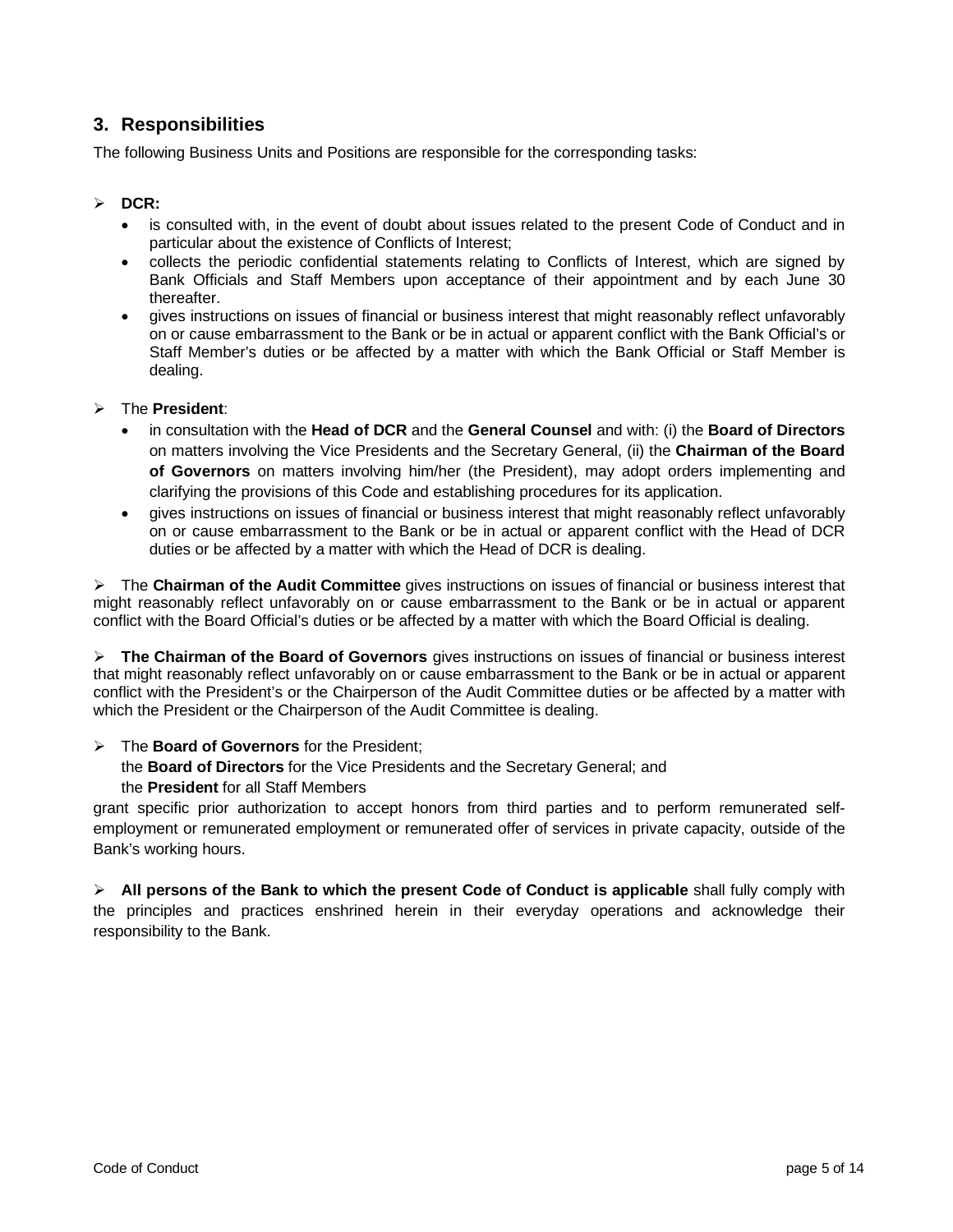# <span id="page-5-1"></span><span id="page-5-0"></span>**4. Code of Conduct**

# **Rule 1. Principles of Conduct for Board Officials**

Notwithstanding any other provisions of this Code:

a) Any Director or Alternate Director in his/her capacity as a member of the Board of Directors*,* may (i) receive and carry out instructions from the Member (as such term is defined in the Agreement Establishing the Bank) which appointed him/her, and (ii) while in service with the Bank, remain in service or employment with the Member which appointed him/her;

b) Any Temporary Alternate Director may (i) receive and carry out instructions from the Director who appointed him/her, or in the absence of the Director, from the Member which appointed the Director, and (ii) while in service with the Bank, remain in service or employment with the Member which appointed him/her; and

c) Any Board Official shall avoid any type of actual Conflict of Interest, or the appearance of Conflict of Interest, in his/her relationship and activities with, and commitments to, other entities or persons, and recuse himself/herself from any such related deliberations and decisions.

## <span id="page-5-2"></span>**Rule 2. Principles of conduct for Bank Officials and Staff Members**

Bank Officials and Staff Members shall:

a) Discharge their duties as an International Civil Servant, solely with the best interests and objectives of the Bank as well as the maintenance and boosting of public trust in the Bank in mind;

b) Not involve themselves in any conflict between their personal interests or the interests of any member of their Family and their respective duties or the interests of the Bank;

c) Not use their official position for personal benefit or gain and not allow personal relationships and considerations, including prejudice or favouritism, to influence the performance of their official duties;

d) Conduct at all times in a manner befitting their status as Bank Officials or Staff Members of an international financial institution;

e) Avoid any action, in particular any public pronouncement or personal gainful activity that may adversely reflect upon such status or on the Integrity, independence and Impartiality that are required by that status;

f) Always bear in mind the reserve and tact incumbent upon them by reason of their international functions;

g) Exercise the utmost discretion in regard to all matters relating to the Bank both while they are Bank Officials or Staff Members and after their service with the Bank has ended; and

h) Serve the interests and objectives of the Bank as a shareholder when nominated by the Bank to act as Board Members of investee companies, and, at the same time, act ethically and discharge their duties due to the investee company on an Arm's Length Basis vis-à-vis the Bank and in accordance with the applicable national laws; in such case, having served and acted so, shall be adequately indemnified by the Bank in the instance of a legal action against them with regard to such duties, provided -and to the extent that- such indemnification is not available from the investee company.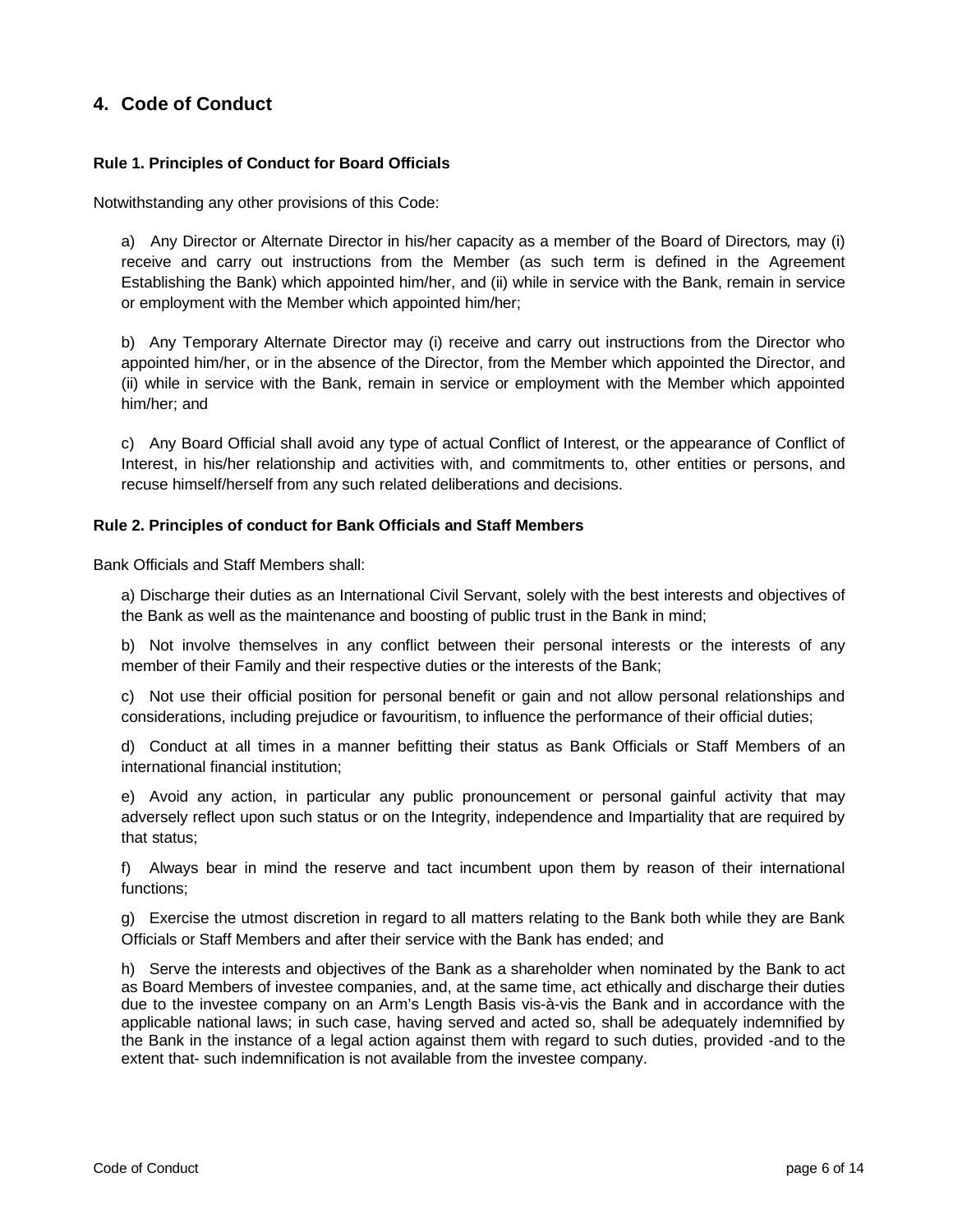# <span id="page-6-0"></span>**Rule 3. Duty of dignity and cooperation and prohibition of Discrimination, Harassment, and Abuse of Authority**

All individuals working at the Bank are treated with dignity and respect and are aware of their role and responsibilities in maintaining a workplace free of any form of Discrimination, Harassment, Sexual Harassment or Abuse of Authority. To this aim, they shall adhere to the following dignity-at-work provisions:

(a) Board Officials, Bank Officials and Staff Members shall refrain from any form of: (i) psychological, physical or sexual Harassment, (ii) sexual blackmail and (iii) bullying of any kind. They shall show sensitivity to and respect for others and avoid any behavior that another person could reasonably consider offensive. The status of Staff Members shall not be prejudiced in any way on the grounds of their preventing or reporting Harassment or bullying.

(b) Board Officials, Bank Officials and Staff Members shall refrain from any form of Discrimination of any kind affecting dignity at work and, in particular, any Discrimination towards others based on race, nationality, gender, age, physical disability, sexual preference, political opinions, philosophical views, religious convictions, as well as in general with the manner in which a Bank Official or Staff Member chooses to conduct his/her private life, provided that this remains compatible with the principles enunciated under Rules 1 and 2 herein.

(c) For Bank Officials and Staff Members, Loyalty to the Bank implies not only the fulfillment of the tasks entrusted to them and compliance with instructions through the applicable reporting lines, but also assistance, advice, openness and transparency among colleagues.

Disagreement between a Staff Member and a Board or Bank Official on work performance or on other workrelated issues is normally not considered Harassment or Abuse of Authority and is not dealt with under the provisions of this Article but in the context of performance management.

# <span id="page-6-1"></span>**Rule 4. Activities incompatible with the full and proper discharge of duties to the Bank**

Bank Officials and Staff Members owe their duties entirely to the Bank and to no other authority and shall not knowingly engage in any outside activity which is incompatible with the full and proper discharge of their duties and responsibilities to the Bank, or which may create any appearance of impropriety or prove a source of embarrassment to the Bank.

Inter alia, Bank Officials and Staff Members shall not perform the following activities, which are incompatible with the full and proper discharge of their duties and responsibilities to the Bank:

a) In the performance of their duties with the Bank, accept instructions from or be influenced by considerations from any government, or from any other entity or person external to the Bank;

b) Engage in remunerated self-employment or accept remunerated employment with or perform remunerated services for any public entity other than the Bank, including a government or other international institution;

c) Engage in remunerated self-employment or accept remunerated employment with or perform remunerated services for any outside private entity, whether as an employee, official, officer, consultant, partner or director (other than (i) as provided in Rule 2.h herein),; d) Accept any compensation, whether in monetary or any other form, from any government, entity or person, in connection with their appointment or service with the Bank,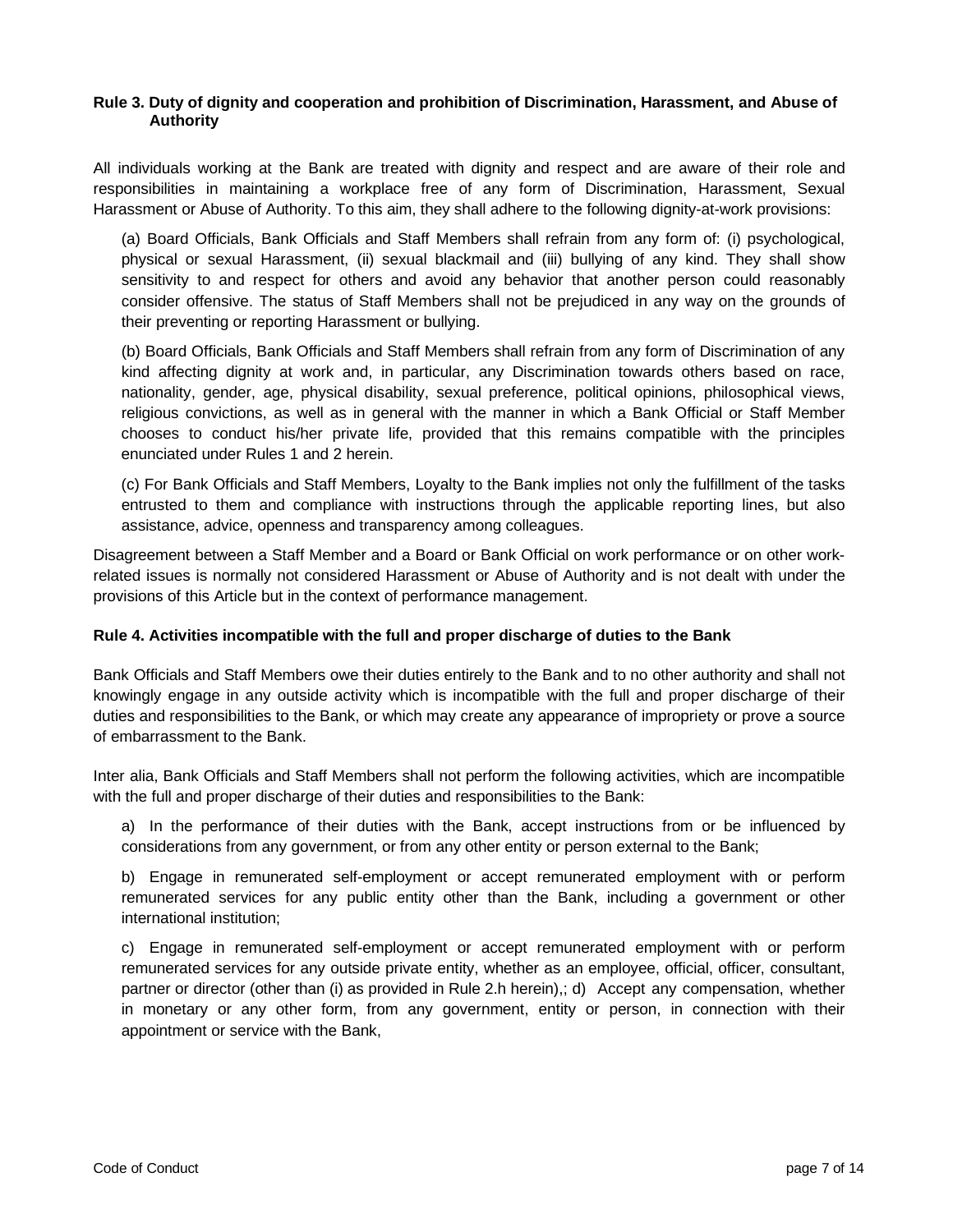except as below:

Engaging in remunerated self-employment or accepting remunerated employment with or performing remunerated services, in private capacity<sup>1</sup>, for any public or private entity is permitted upon authorization:

- i) by the Board of Governors for the President;
- ii) by the Board of Directors for the Vice Presidents and the Secretary General; and
- iii) by the President for all Staff Members.

In considering a request for authorization, factors such as whether the activity creates an internal or external Conflict of Interest, including also the full and proper discharge of their duties and responsibilities to the Bank, or the appearance of impropriety, or could prove a source of embarrassment to the Bank, shall be taken into consideration. In such cases of authorized remunerated self-employment or remunerated employment or remunerated performance of services, in private capacity, upon authorization by the appropriate authority, the Bank Officials and Staff Members may accept remuneration and/or reimbursement of expenses. Offer of services to a non-profit making entity in the context of unpaid charitable activities fall outside the above authorization requirements.

Bank Officials or Staff Members shall immediately report to the competent person, as above, any remunerated activity of their Family which could cause or could be perceived as causing a Conflict of interests.

The above apply also in cases when the Staff Member is on unpaid leave.

Bank Officials and Staff Members may retain re-employment rights acquired from a previous employer.

Bank Officials and Staff Members participating in their official capacity (i.e. indicatively: during working hours, upon the Bank's instruction, upon external request with the authorization of the Bank, using the job title born within the Bank), upon authorization of the Bank, in activities such as teaching, lecturing, speaking, writing and publishing or of other honorary nature and receiving remuneration from such activity owe it entirely to the Bank. The said Bank Official or Staff Member may keep the reimbursement of reasonable travel and living expenses for his/her participation in the aforementioned activities.

## <span id="page-7-0"></span>**Rule 5. Scientific or academic contributions**

In scientific or academic contributions and publications made in private capacity, Bank Officials and Staff Members shall make clear that such contributions are made in a private capacity and do not represent or affect the views of the Bank.

<span id="page-7-1"></span> $<sup>1</sup>$  For the avoidance of doubt, profit-making activities in private capacity such as receipt of remuneration from renting</sup> property, whether as an individual or through participation in a legal entity, shall not be considered remunerated selfemployment or remunerated employment or remunerated performance of services, for which authorization shall be required. Nevertheless, in case such activities may generate Conflicts with the Bank's activities and interests, they should be declared to the Head of DCR, in accordance with Rule 23 herein. Similarly, ownership in private capacity of profitmaking entities in the form of mere possession of stocks shall not be considered remunerated self-employment or remunerated employment or remunerated performance of services, for which authorization shall be required. Nevertheless, in case such activities may generate Conflicts with the Bank's activities and interests, they should be declared to the Head of DCR, in accordance with Rule 23 herein. Such ownership in private capacity of profit-making entities should not entail a business-wise active role of the Bank Official or Staff Member; this shall be decided on a case-by-case basis upon examination of relevant documentation by the Head of DCR.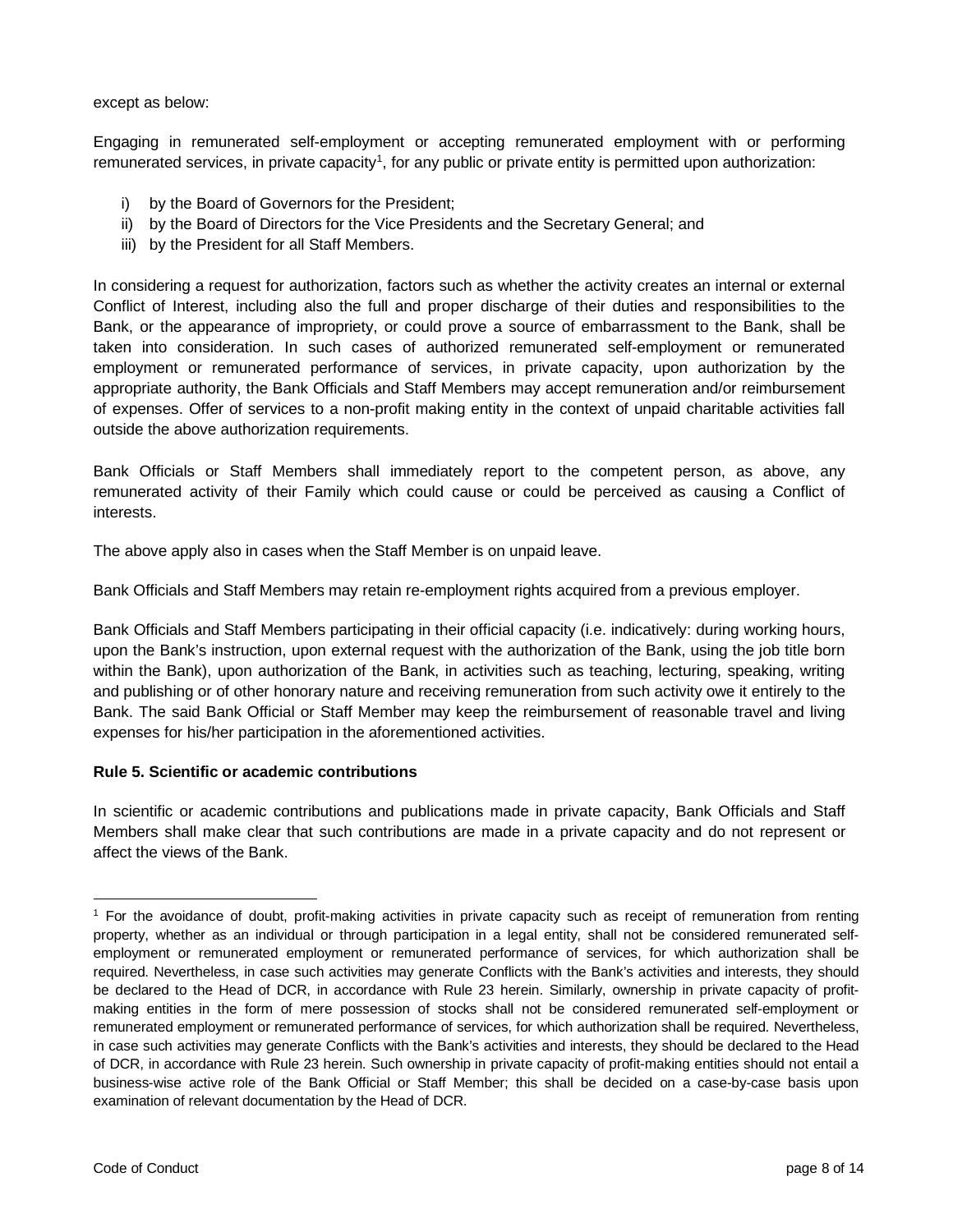# <span id="page-8-0"></span>**Rule 6. Employment of Directors and Alternate Directors as Bank Officials or Staff Members**

Directors and Alternate Directors may enter into employment contracts as Bank Officials or Staff Members of the Bank not earlier than one year after ceasing their services in their capacity as members of the Board of Directors, in accordance with all related rules, policies and procedures of the Bank, including, but not limited to, the Bank's recruitment policies.

# <span id="page-8-1"></span>**Rule 7. Duty of Confidentiality**

Each Board Official, Bank Official, Staff Member or Intern shall rigorously observe all rules and procedures established by the Bank to protect confidential information. Any such person shall not at any time use outside the Bank information or materials not available to the general public obtained in the course of service with the Bank and, when possible, also abstain from professional activities outside the Bank, which present him/her with the possibility of using information or materials not available to the general public obtained in the course of service with the Bank (subject to Rule 1 herein)*.* After their separation from the service with the Bank this obligation continues.

# <span id="page-8-2"></span>**Rule 8. Non-disclosure of Inside Information**

A Board Official, Bank Official or Staff Member who becomes an Insider, as a result of having access, through the exercise of his/her employment, profession or duties to Inside Information, shall not disclose that Inside Information to any other person (natural or legal), except where the disclosure is made in the normal exercise of his/her employment, profession or duties. Such non-disclosure shall not result to disciplinary proceedings by the Bank against the non-disclosing person, in case it is deemed that the non-disclosure in name has negatively affected particular interests of the Bank under certain circumstances.

# <span id="page-8-3"></span>**Rule 9. Transactions with former or prospective employers**

a) A Bank Official or Staff Member shall not exercise any responsibility with respect to a Bank transaction involving a former employer as: (i) a recipient or beneficiary of Bank financing, investment guarantee or service, (ii) a guarantor of such financing, or (iii) a supplier of goods or services to the Bank, if such involvement could improperly benefit, or could be perceived to improperly benefit the former employer.

b) A Bank Official or Staff Member who is negotiating for, or has an arrangement concerning prospective employment other than at the Bank shall not exercise any responsibility with respect to a Bank transaction in which the prospective employer has a direct or indirect financial interest.

The Head of the Compliance and Operational Risk Management Office (DCR) shall be notified immediately by that Bank Official or Staff Member in any such instance.

# <span id="page-8-4"></span>**Rule 10. Post-service non-competition conditionality**

Except where the interests of the Bank are not adversely affected in the sole determination of the Bank, as prescribed in Rule 4, which Bank retains the right to impose possible conditionality, upon a written request of the person concerned, a former Board Official, Bank Official or Staff Member may not, within one year after separation from the Bank, perform services for any other entity or person (other than, in the case of a Board Official, the Member which appointed him/her) in respect of any matter in which the Bank has an interest or is a party and in which he/she has participated personally and substantially. The Bank retains the right to impose possible conditionality even for a/the period following the expiration of the aforementioned one-year period.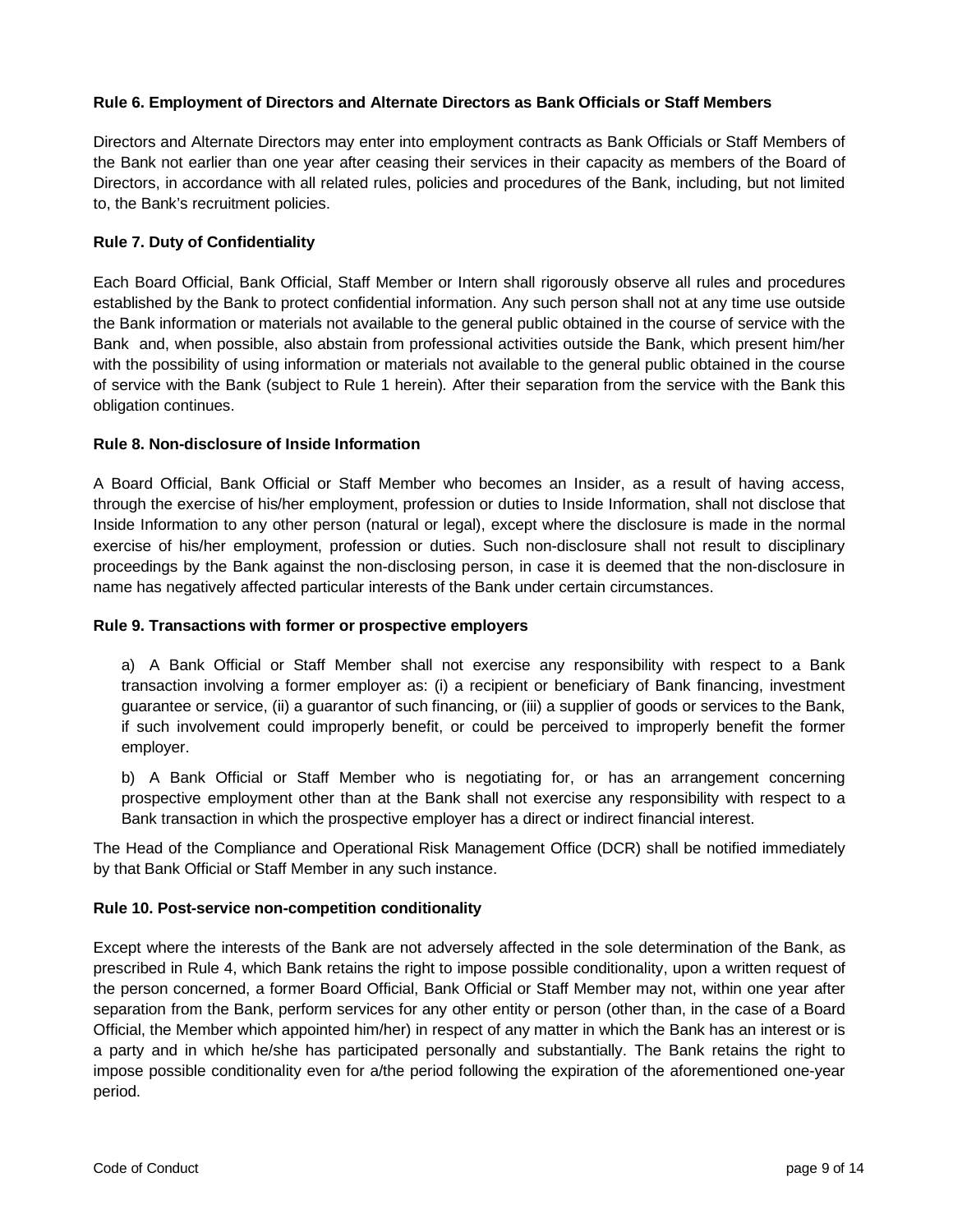# <span id="page-9-0"></span>**Rule 11. Financial interests**

No Board Official, Bank Official or Staff Member or the members of their Family shall accept a financial interest in relation to any Bank transaction, whether by way of compensation, commission, favorable buying or selling arrangements, gift or otherwise. In the event of doubt, the person concerned should consult with DCR.

# <span id="page-9-1"></span>**Rule 12. Acceptance of gifts from third parties**

Board Officials, Bank Officials and Staff Members, in connection with their service with the Bank, shall not solicit gifts from any source external to the Bank and, if offered such gifts, should refuse them . Such gifts may be accepted, only if refusal to accept would offend or embarrass the donor or the Bank. In any such case, if the gift is only of a token value or not in excess of €100, it may be retained by the Board Official, Bank Official or Staff Member. Any gift in excess of €100 shall be surrendered to the Bank through DCR. Frequent gifts below € 100 from the same source shall not be accepted. In all cases, the offering and/or acceptance of gifts shall be reported to the Head of the Compliance and Operational Risk Management Office (DCR) within 21 calendar days from its receipt, in order to avoid any suspicion of Conflict of Interest or wrongdoing.

For the avoidance of doubt , the customary meals, refreshments and receptions offered in the course of a business meeting or other business-related matter, such as conference or training, may be accepted, as long as the frequency of such offerings by the specific party is not excessive.

# <span id="page-9-2"></span>**Rule 13. Acceptance of honors from third parties**

A Board Official, Bank Official or Staff Member may not solicit decorations or similar honors from any source external to the Bank, for service to the Bank, while in its service. If such honors are offered, prior to acceptance, authorization must be sought from appropriate authority, as follows:

- i) the Board of Governors for a Board Official or the President;
- ii) the Board of Directors for the Vice Presidents and the Secretary General; and
- iii) the President for all Staff Members.

## <span id="page-9-3"></span>**Rule 14. Public expression of political opinions**

Bank Officials and Staff Members in exercising their civic and political rights shall not publicly express opinions that may be detrimental to the image of the Bank or its relations with its Members.

## <span id="page-9-4"></span>**Rule 15. Permission to accept appointment to public positions**

(a) A Bank Official or Staff Member who intends to accept appointment to a public office or position shall seek prior permission.

Any such request for permission by the President shall be submitted to the Board of Governors; any such request for permission by a Vice President or the Secretary General shall be submitted through the President to the Board of Directors; and any such request for permission by a Staff Member shall be submitted to the President of the Bank.

Depending on the extent of the functions under such office or position and the time needed to be devoted, it may be decided that the person concerned: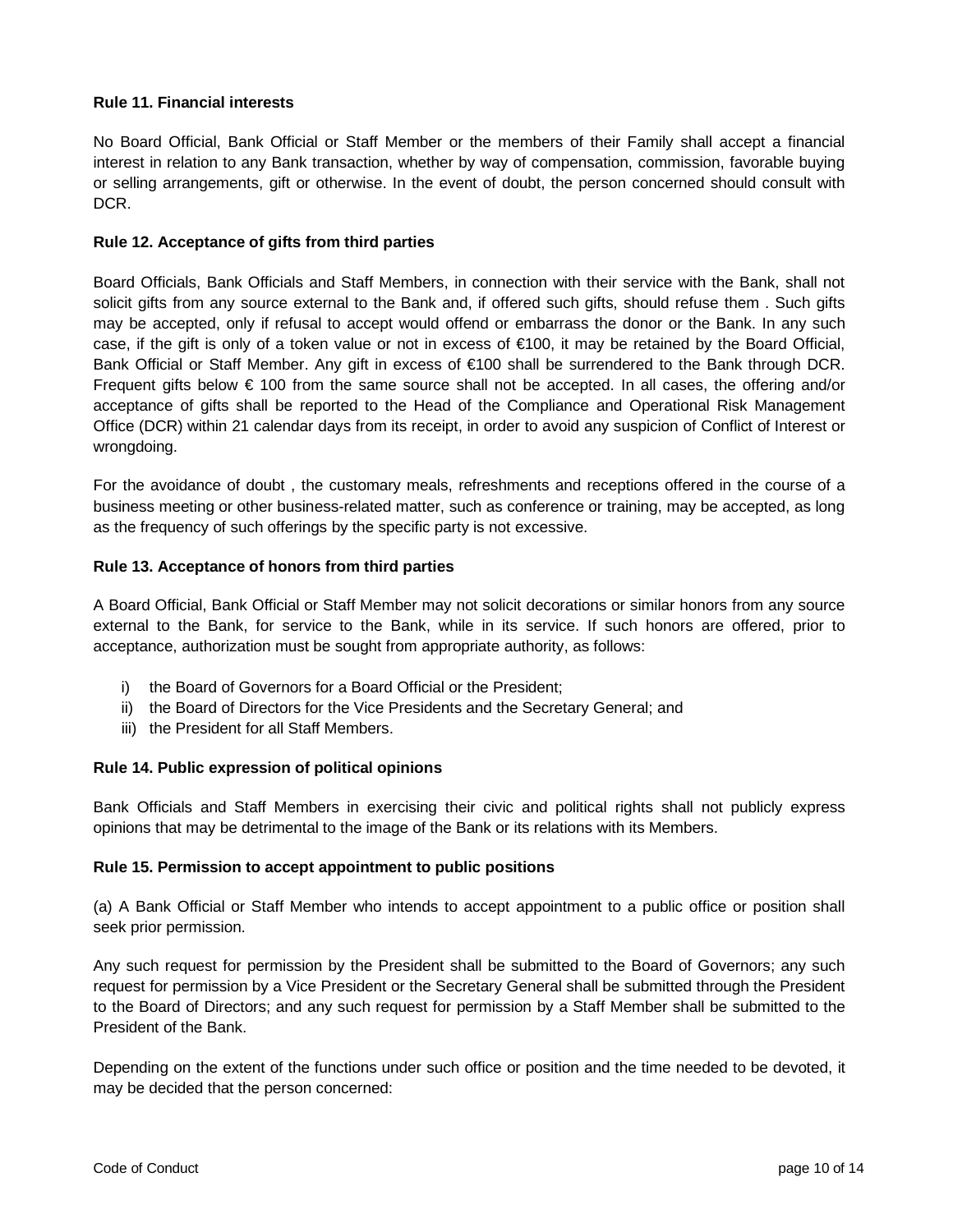- should resign;
- is granted unpaid leave;
- is authorized to discharge his/her duties at the Bank on a part-time basis, provided the nature of his/her post within the Bank so permits;
- continues to discharge his/her duties at the Bank.

In considering a request for authorization, factors such as whether the activity creates an internal or external Conflict of Interest (including also the full and proper discharge of their duties and responsibilities to the Bank) or the appearance of impropriety, or could prove a source of embarrassment to the Bank, shall be taken into consideration.

(b) A Bank Official or Staff Member who intends to become a candidate for a political party position or run as a candidate in any kind of political elections should resign from the Bank before the submission and announcement of his candidacy.

# <span id="page-10-0"></span>**Rule 16. Use of human resources, assets and intellectual property of the Bank**

Board Officials, Bank Officials and Staff Members shall not use Bank's human resources and assets, such as cash, equipment, IT resources, services, supplies or facilities for private purposes and private gain, nor shall they permit other persons to do so.

All rights to any work or intellectual property created by Board Officials, Bank Officials and Staff Members in the course of their official duties belong to the Bank unless the Bank authorizes otherwise. Intellectual property belonging to the Bank may not be used for private benefit or for the benefit of others except with appropriate authorization from the Bank, in accordance with Rule 4 herein.

# <span id="page-10-1"></span>**Rule 17. Investment transactions with recipients of financing or of advisory services**

A Board Official, Bank Official or Staff Member shall not purchase directly or indirectly debt or equity securities of, or any interest in, any entity, or any of its affiliates, if such entity, or any of its affiliates, is:

- i) an actual recipient of financing or of financial advisory services by the Bank, including indirect Bank financing through a development finance company or other intermediary; or
- ii) known to the Board Official, Bank Official or Staff Member to be under active consideration for such financing or services.

In the event of doubt, the person concerned should consult with DCR.

The above rule shall not apply to financial interests held in or managed by investment funds, pension funds, trusts, estates, or similar types of investment vehicles, provided that neither the Board Official, Bank Official or Staff Member nor a member of their Family has the ability to exercise any discretion over, or otherwise direct the investments made by any such investment vehicle.

## <span id="page-10-2"></span>**Rule 18. Investment transactions with suppliers, lenders, counterparties**

A Board Official, Bank Official or Staff Member shall not purchase directly or indirectly debt or equity securities of, or any interest in, any entity, or any of its affiliates if such entity, or any of its affiliates:

a) is a supplier of goods or services (including consulting or construction services) to be acquired or financed by the Bank, or which is being considered as such a supplier;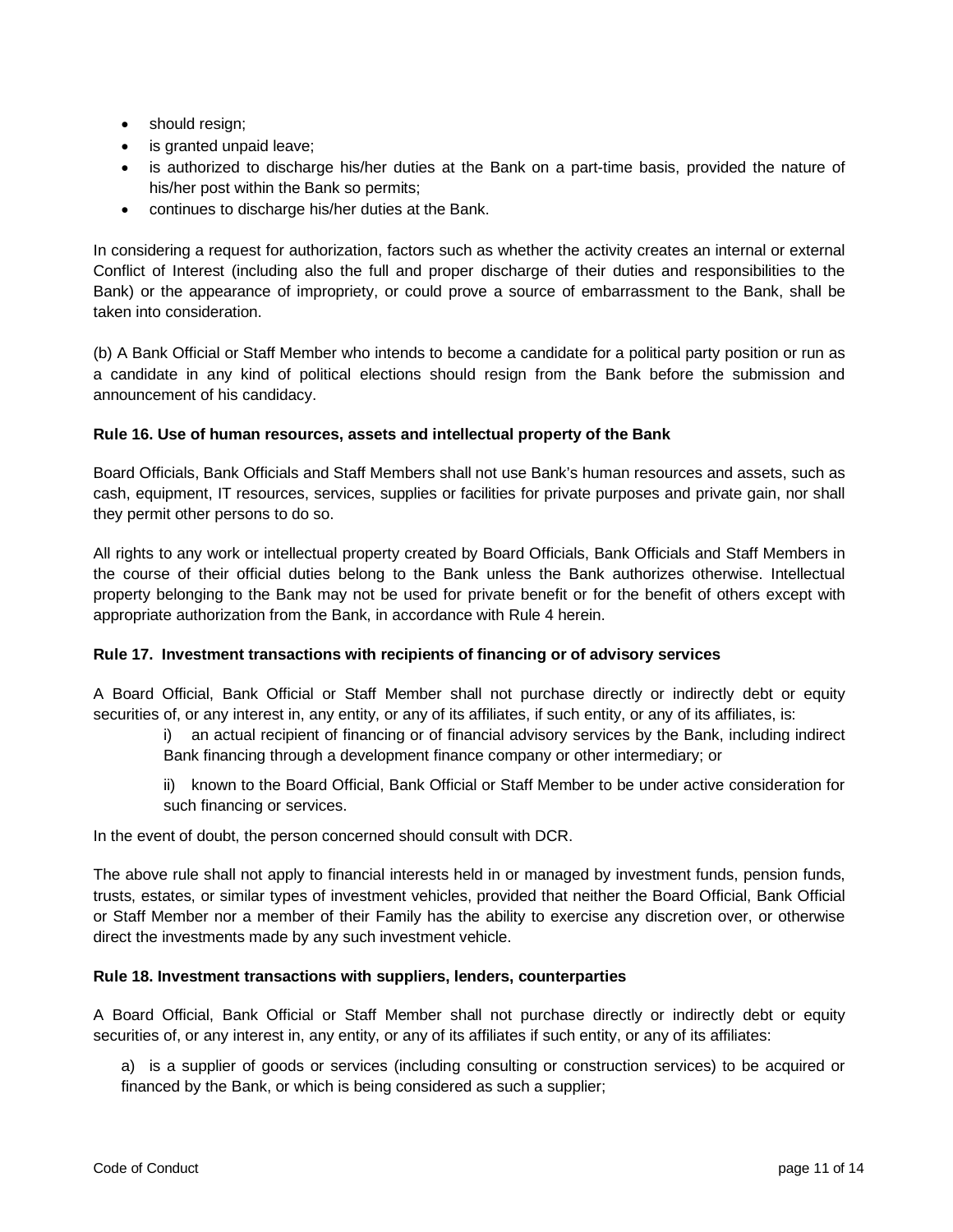b) is a financial institution from which the Bank is a borrower or to which the Bank is otherwise indebted; or

c) engages, directly or indirectly, in financial transactions with the Bank (other than those prescribed in Rule 17 above),

with the exception of a De Minimis Interest in a publicly held entity.

In the event of doubt, the person concerned should consult with DCR.

# <span id="page-11-0"></span>**Rule 19. Unlawful Disclosure of Inside Information, Insider Dealing and Market Manipulation**

Board Officials, Bank Officials or Staff Members who, in the context or course of their duties, have direct or indirect access to the Bank's Inside Information or are in possession of such information in respect of entities (especially if listed) or third-parties' financial instruments (especially if listed) the Bank is involved or interested in or transacting with shall not:

i) disclose such information to any other person, including Staff Member, unless such disclosure is made in the normal course of their service with and the fulfillment of their duties to the Bank;

ii) make use, either directly or indirectly, of such information in order to acquire or dispose of, for its own account or for the account of a third party, financial instruments to which that information relates;

iii) cancel or amend an order concerning a financial instrument to which the information relates, where the order was placed before they possessed such information;

iv) recommend, on the basis of that information, that another person acquire or dispose of financial instruments to which that information relates, or induce that person to make such acquisition or disposal; and

v) recommend, on the basis of that information, that another person cancel or amend an order concerning a financial instrument to which that information relates, or induce that person to make such a cancellation

## <span id="page-11-1"></span>**Rule 20. Prohibited trading activities for the Bank's own account**

No recommendation or decision to trade, for the Bank's own account, in securities issued by an investee company/ borrower (especially if listed), including the exercise of any conversion options, should be made by a Board Official, Bank Official or Staff Member on the basis of information received that could be considered to be Inside Information. More generally, at any point in time when a trade is contemplated by the Bank, it is necessary by all such persons involved to ensure that all the prevailing circumstances, ncluding -but not be limited to- the totality of information on the investee company/borrower possessed by the Bank, the Bank's interests, the market characteristics and the applicable national law, are not such as might be capable at any point of time of being construed as having been Insider Dealing or Unlawful Disclosure of Inside Information or Market Manipulation.

## <span id="page-11-2"></span>**Rule 21. Notification to DCR**

Any Board Official, Bank Official or Staff Member suspecting that an activity might constitute Insider Dealing or Unlawful Disclosure of Inside Information or Market Manipulation shall notify the Head of DCR without delay.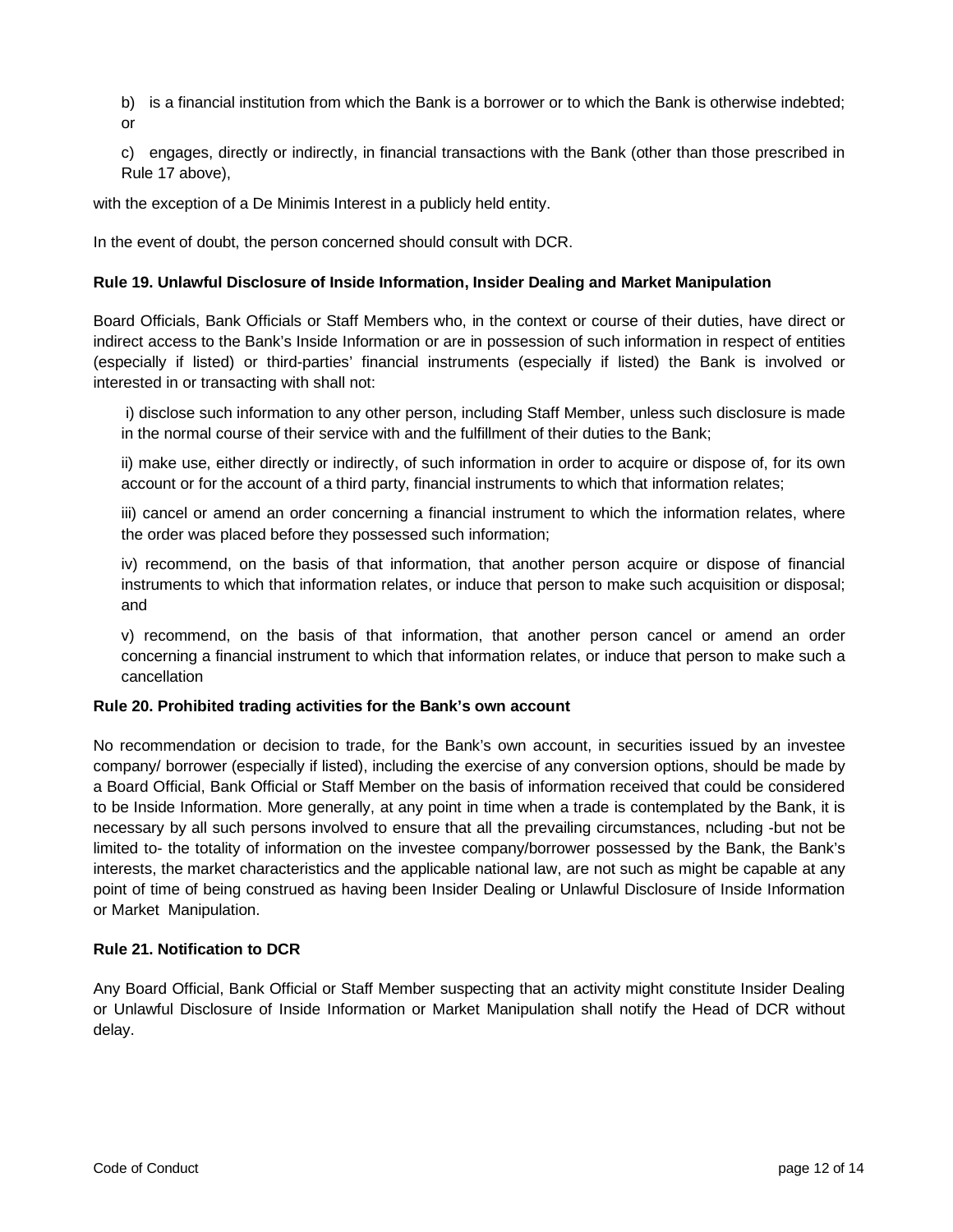# <span id="page-12-0"></span>**Rule 22. Disclosure of Conflicts of interest**

Each Board Official, Bank Official and Staff Member shall immediately disclose to:

(1) the Chairman of the Board of Governors in the case of the Chairman of the Audit Committee and the President;

- (2) the Chairman of the Audit Committee in the case of any other Board Official;
- (3) the President in the case of the Head of DCR; or
- (4) the Head of DCR in all other cases,

any financial or business interest

- a) dealt with under Rules 11, 17 and 18;
- b) that might reasonably reflect unfavourably on or cause embarrassment to the Bank;

c) that might be in actual or apparent conflict with the Board Official's, Bank Official's or Staff Member's duties; or

d) that might be affected by a matter with which the Board Official, Bank Official or Staff Member is dealing.

and comply with any instructions given by the competent person who receives the disclosure.

## <span id="page-12-1"></span>**Rule 23. Conflict of Interest statements**

Each Board Official other than the Chairman of the Audit Committee, each Bank Official other than the President, and each Staff Member other than the Head of DCR, on accepting their respective appointment, shall file a confidential statement with the Chairman of the Audit Committee, in the case of such Board Official, or the Head of DCR, in any other such case, attesting that neither he/she, nor –to the best of their knowledge and reasonable belief- any member of their Family, has any financial or business interest not complying with these rules or with any instructions received by the Chairman of the Audit Committee, in the case of such Board Official, or by the Head of DCR, in any other such case, with respect to such interest, taking into consideration also the list of entities referred to in Rules 17 and 18 with regard to which a Conflicts of Interest situation may arise. The Head of DCR shall file such statement with the President, whereas the Chairman of the Audit Committee and the President shall file such statement with the Chairman of the Board of Governors, who shall respectively, if needed, instruct them appropriately in respect of the disposition of, or the exercise of rights in connection with, any financial or business interest included therein. In all cases, such confidential statement shall also contain a section confirming the familiarity of the Board Official, Bank Official or Staff Member with the Bank's Anti-Fraud, Corruption, Money Laundering and Terrorism Financing, and Domiciliation of BSTDB Counterparties Policy.

DCR shall periodically share with all persons subject to the present Rule the list of entities referred to in Rules 17 and 18 with regard to which a Conflicts of Interest situation may arise. Upon receipt of the updated list in name, all persons subject to the present Rule shall, without undue delay, inform the competent person, as mentioned above, of any possible Conflict of Interest which may arise with regard to their person or members of their Family.

## <span id="page-12-2"></span>**Rule 24. Interpersonal relationships between Bank Officials and/or Staff Members**

A Bank Official or Staff Member who becomes a close relative of another Bank Official or Staff Member during their service with the Bank, by marriage to him/her or by marriage to a Family member of such other Bank Official or Staff Member, is required to make this relationship known to the Head of DCR.

Such persons, so related or who are/have become close relatives prior to their hiring by the Bank, may not (a) hold positions in the Bank that entail a supervisory relationship or reporting duties between them, (b) serve in the same unit, or (c) have the signing authority to jointly commit the Bank. Therefore, in such instances, one of them shall be reassigned to other duties, to be determined according to the interests of the